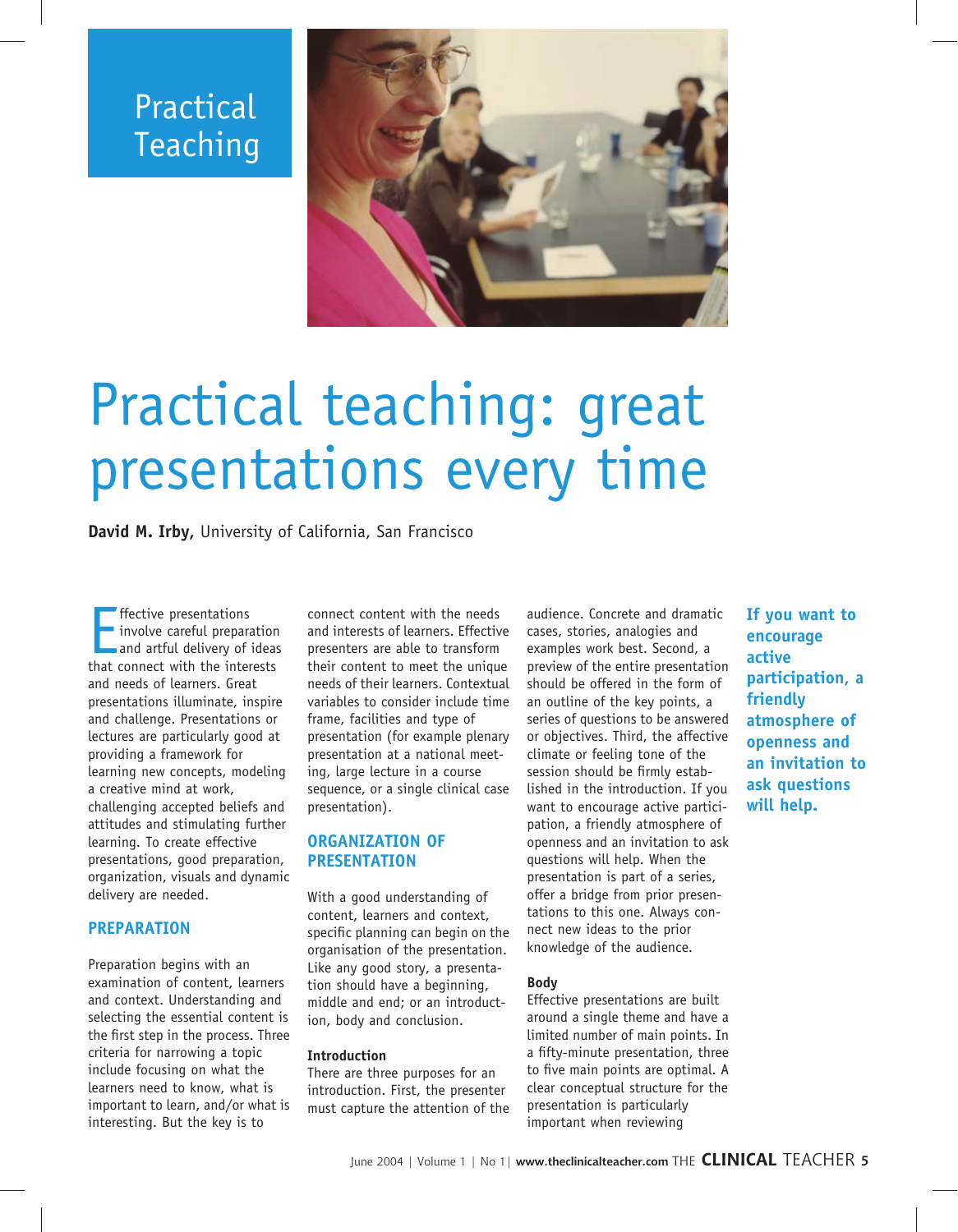complex and difficult information. Cluster or chunk content into main points and filter out information by focusing on what is important, needed and of interest. Main points can be arranged chronologically, logically, in a problem/solution, inductive or deductive format. Each main point should have several subpoints, examples or supporting material. Since maximum audience attention is attained at about 12–15 minutes into a presentation, it is important to vary the methods used (i.e., questions, discussion, demonstration, video clip, illustration, learning task assignments, selftests or other activities) approximately every 15 minutes. When asking questions, use closed ended questions and a show of hands for large audiences and open-ended questions for smaller groups. The quality of responses to questions will increase dramatically with increased wait-time (3–5 seconds). Such methods of encouraging active participation also keep learners focused and engaged in learning.

#### Conclusion

At the end of a presentation, summarise and conclude decisively. You can summarise yourself or ask participants to summarise. In a presentation to a large group, the usual signal for the end of the presentation (and

applause) is 'Thank you.' In ongoing courses, the conclusion is also the logical place to provide a bridge to the next class – previewing the readings, assignments or key concepts to come.

# VISUAL AIDS

Visuals can dramatically increase learning, especially long-term memory. The key to designing visuals is to keep them simple, uncluttered and clear. Practical tips for using blackboards, overhead transparencies and slides will be reviewed and illustrated.

# Blackboard

The blackboard is an inexpensive and easy to use visual aide that can provide students with an outline of your presentation, a visual representation of content (for example charts or diagrams), a record of students' thoughts, and a summary of major points. Some tips include:

- 1. Plan how you will use the blackboard.
- 2. Use large writing so that everyone can read it and print legibly.
- 3. Talk to the audience not to the board.
- 4. Use multiple colours of chalk to emphasise points or make diagrams.



### Overhead Transparencies

Overheads can be easily made but require careful design in order to be effective. One of the virtues of the overhead is that you can leave the lights on while using it.

- 1. Use approximately one or two transparencies per five minutes.
- 2. Include only one major idea per transparency.
- 3. Limit to seven words per line and seven lines per overhead.
- 4. Use large type: 36–40 points for title and 24–30 points for major points. Use phrases, not sentences.
- 5. Simplify drawings or charts.
- 6. Check the projector for working order and focus it. Position the projector so that you do not block the screen with your body.
- 7. When showing the overhead, face the audience, point to the overhead itself, and turn off the projector when you are not using it.

# Slides and Power Point **Presentations**

With the ease and availability of digital projectors and programs like Power Point, it is easy to create professional quality visuals.

- 1. Use approximately one or two slides per minute.
- 2. Include only one major idea per slide.
- 3. Limit to seven words per line and seven lines per slide.
- 4. Use large type, and upper and lower case letters in a consistent font.
- 5. Simplify drawings or charts.
- 6. Software libraries are available on the web to add illustrations and pictures.
- 7. Check the projector for good working order and focus your first slide.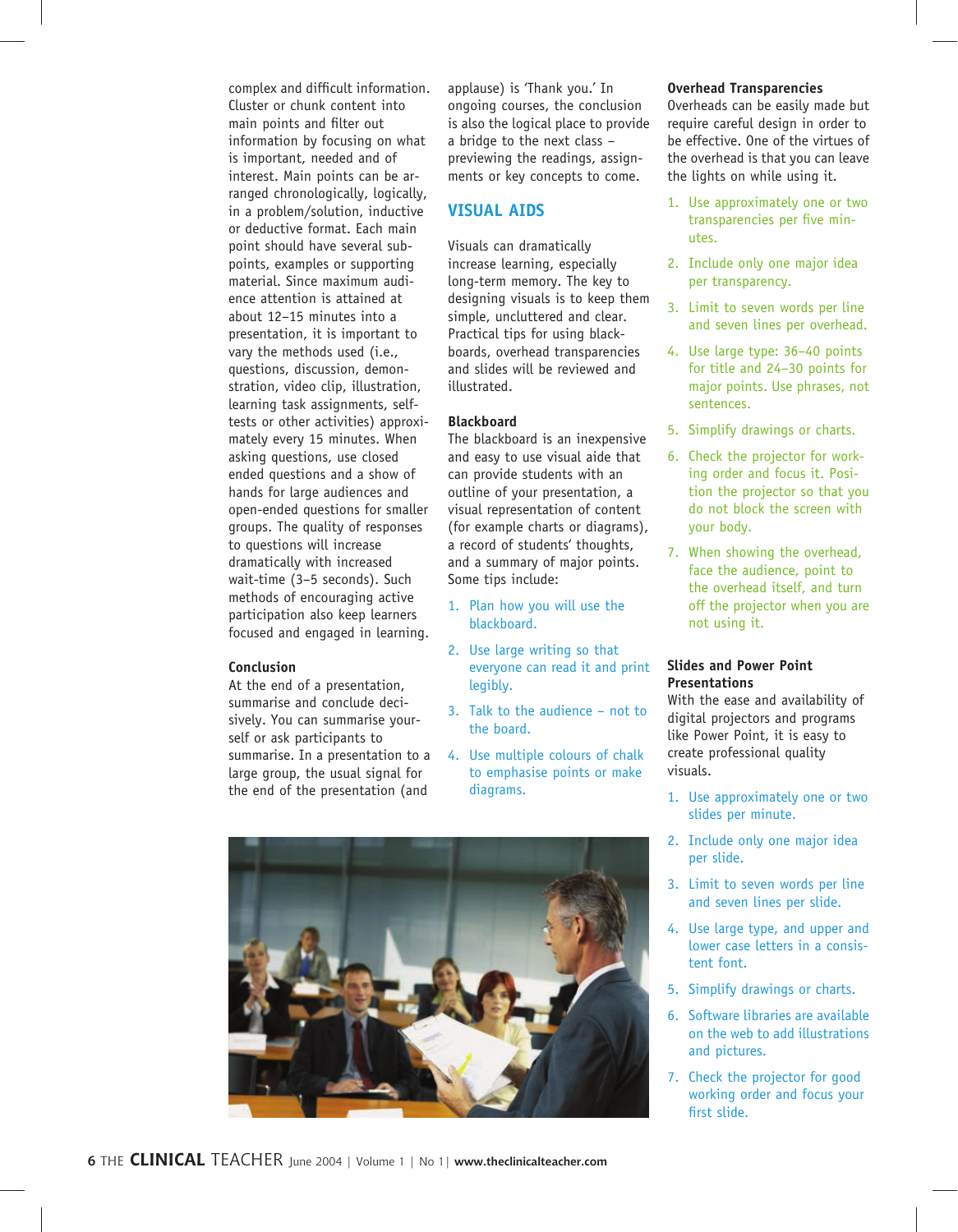

- 8. Select a template that is uncluttered and uses a dark background with white and/or yellow print. Do not use red or green colored print because of colour blindness.
- 9. Use an electronic pointer carefully and turn it off when not needed.

# PRESENTATION DYNAMICS

Even the most well planned presentation can be boring and hard to understand if the presenter lacks the ability to convey the information in a dynamic fashion. Presentation dynamics include the skillful use of enthusiasm, movement, gestures, voice and eye contact.

# Enthusiasm

A good presentation is dramatised with energy and enjoyment of the material. Enthusiasm is the highest correlating item to overall teaching effectiveness in student ratings of teachers. Characteristics associated with enthusiasm include the use of humour, energy and passion. These behaviours motivate learning, spark interest in the topic and maintain interest in the presentation.

### Movement

Body movement can heighten interest, emphasize key ideas, communicate feelings and connect you with the audience. Stereotyped movement, such as

pacing, can be distracting. Movement from one area of the classroom to another can capture interest and shift the focus of the conversation to another part of the room.

#### Gestures

Your hands and arms can help make a powerful point and can reinforce your interest in the topic. The larger the audience, the larger your gestures need to be. Inappropriate movements can distract from the presentation; keep your hands away from pockets, loose change or keys, microphone cords or other distracting objects.

#### Voice

Vocal variety and verbal pauses can provide energy, boost interest and provide drama to a presentation. Project your voice so it can be easily heard at the back of the room. If you have a naturally quiet voice, increase the volume of your voice beyond what you normally feel comfortable with, and use a microphone. You can use pauses for emphasis at the end of a series of ideas, as a transition from one idea to the next and after a rhetorical question. If you want the audience to respond to a question, wait at least 3–5 seconds.

## Eye Contact

Members of the audience want to feel that you are talking to them

as individuals. Your gaze should make contact with all members of the audience. Consciously scan the audience from side to side, and up and down the rows of the room. Find three friendly faces scattered in the audience, one at each side and one in the middle of the audience, and move your gaze between these friends.

# **NERVOUSNESS**

Everyone, including the most veteran presenters, gets nervous before going 'on stage.' Some anxiety is helpful, providing motivation to practice and energy for enthusiasm during the presentation. If you feel nervous, acknowledge it to yourself and think of it as a friend rather than an enemy. All of the same physiological factors are at work when you are enthusiastic as when you are nervous – so just reframe nervousness as enthusiasm.

The best counter-measure to nervousness is good preparation, a sense of control. Be a master of your material and know your audience. Practice your presentation multiple times, and visualise positive mental images of a successful presentation; in other words rehearse for success.

Just before the presentation, do something about your nervousness. Arrive with sufficient time to prepare. Take a brisk walk to work off the tension, sit tall in your chair so that you look and feel confident, or try to relax yourself physically. Bunch up the muscles in your body and hold for five seconds, then relax. Repeat some positive self-statements such as 'I am well prepared for this presentation,' 'I have mastered this material,' 'I care about this audience and this topic,' 'The audience will love this presentation,' or 'I am going to enjoy this presentation.'

The first 90 seconds of your presentation will set the stage for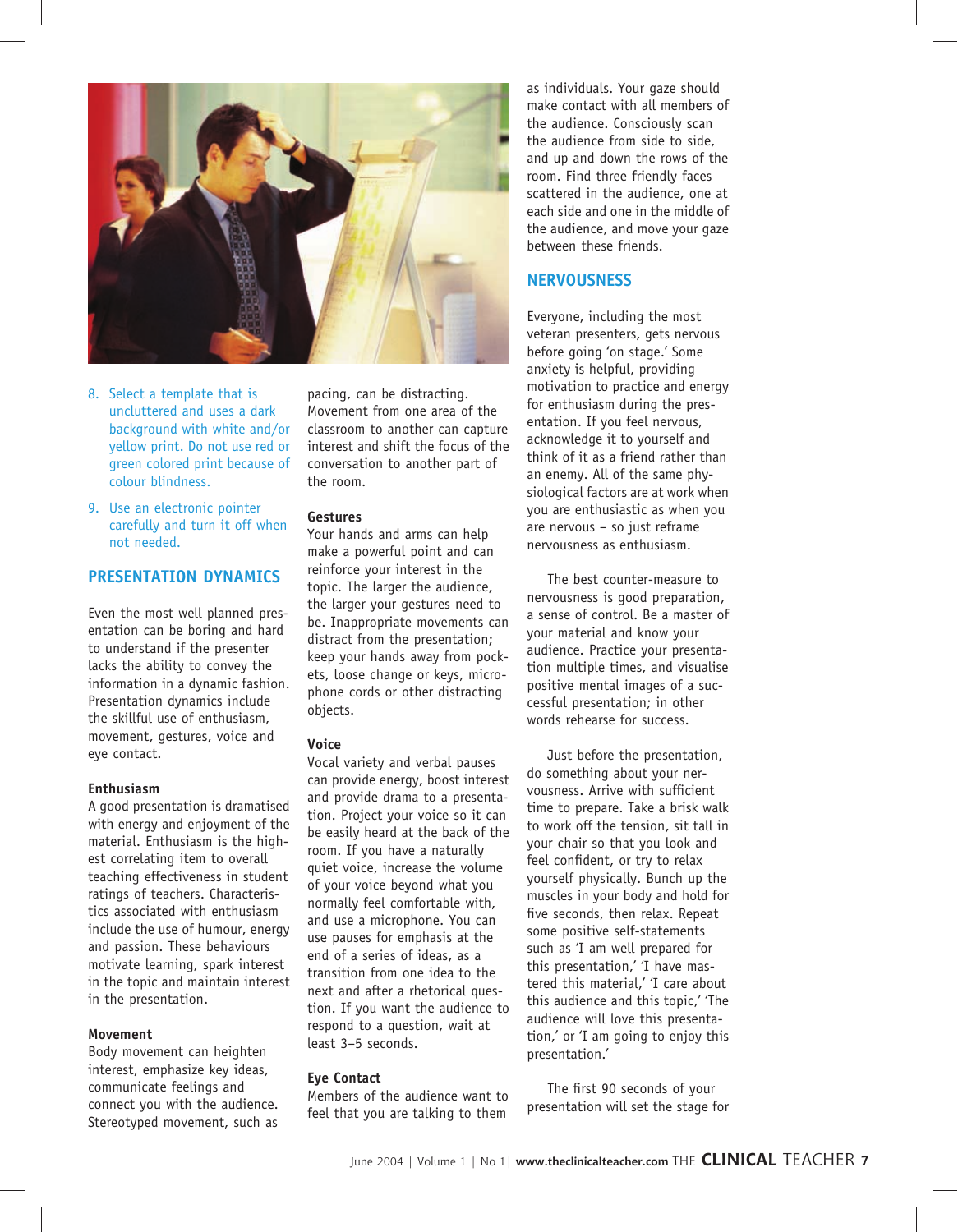These suggestions can help you carefully craft and skillfully deliver dynamic presentations.



Teaching at the University of Paris in medieval times.

the rest of your efforts. Create a positive mental image for yourself before you begin, move briskly to

the podium, arrange your notes, look up and smile. Find a friend or a friendly and responsive face in

the audience and make eye contact, smile, and act pleased to see him or her. Warmth helps to break the ice and begin a positive relationship with the individuals before you. Take a deep breath and begin with energy, using a positive attention-getting opener. Many people find it helpful to memorise the first sentence or two to ensure a strong launch to the talk. Never begin with an apology or a statement about how nervous you are.

These suggestions can help you carefully craft and skillfully deliver dynamic presentations.

#### Suggested reading

Ailes R, Draushar J. You Are the Message: Getting What You Want By Being Who You Are. New York: Doubleday; 1989.

Boylan, B. What's Your Point: The 3-Step Method of Making Effective Presentations. Adams Media Corporation; 2001.

DiResta D. Knockout Presentations: How to Deliver Your Message with Power, Punch, and Pizzazz. Chandler House Press; 1998.

Hoff R. I Can See You Naked: A Fearless Guide to Making Great Presentations. New York: Andrews and McMeel; 1992.

Renfrow D, Impara J. Making Academic Presentations Effectively! Educ Researcher. 1989;19:3, 20-21.

Sarnoff D. Make the Most of Your Best: A Complete Program for Presenting Yourself and Your Ideas with Confidence and Authority. New York: Holt, Rinehart and Winston; 1983.

Sarnoff D. Never Be Nervous Again. New York: Crown Publishers; 1987.